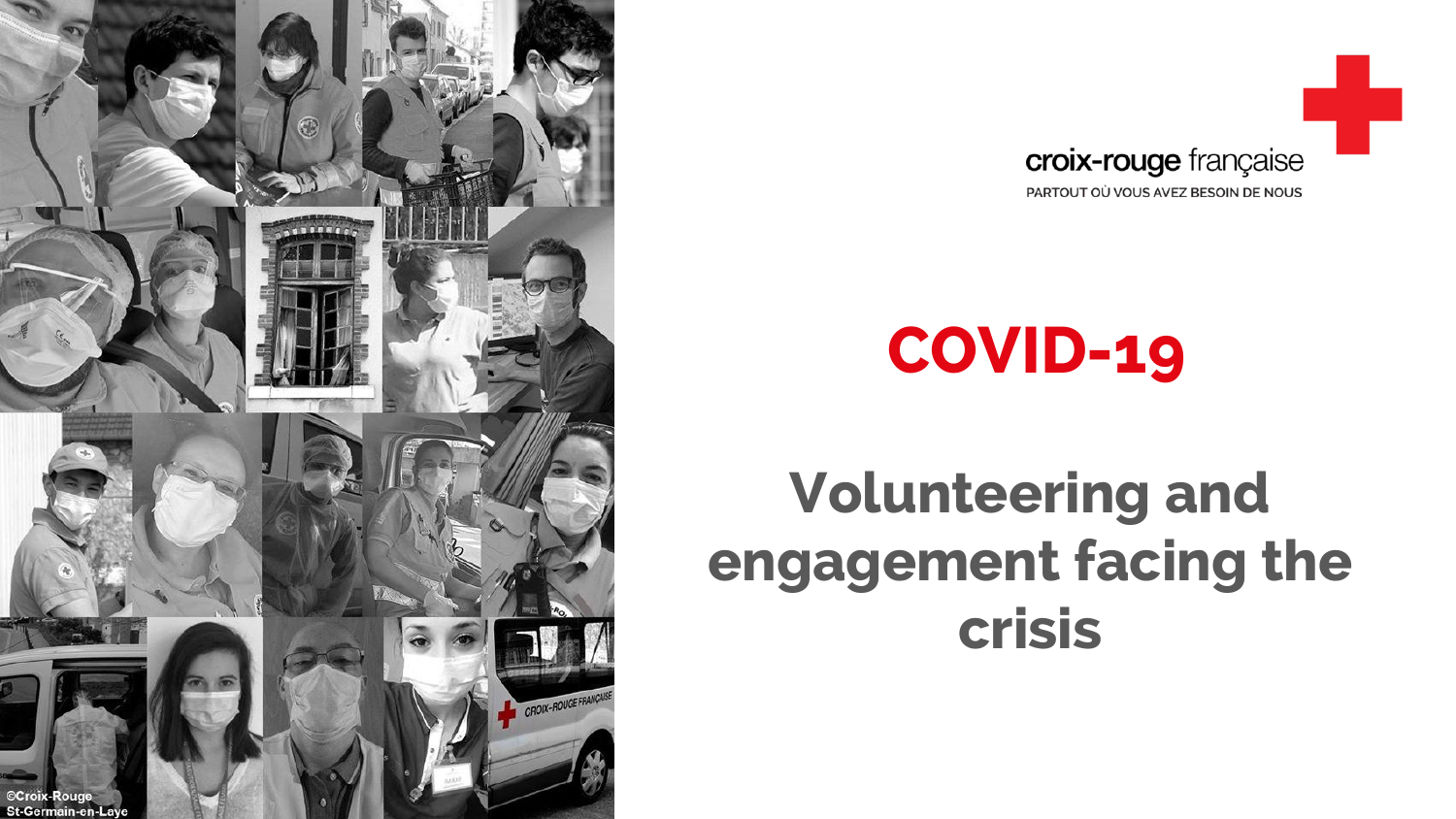

### **Context and issues**

**A sudden crisis, a response to put in place**

#### **Externally**

- **An unprecedented mobilisation of citizens** (more than 3 000 e-mails received on the 'volunteering inbox' and an increase in visits to the 'engagement' page of the national website **(25 000 visits)**
- **An invitation to engage** via the (re)launch of the 'civic reserve' [\(http://jeveuxaider.fr](http://jeveuxaider.fr/))

#### **Internally**

- The **confinement of volunteers over 70 years old**, i.e. nearly 11 000 volunteers
- **The strengthening of our essential activities**, which mobilise a large part of the so-called "at-risk" population
- **The launch of activities** to meet new needs: 'Red Cross at home', 'Hello how are you?'…

A major challenge: **empowering people** who wish to join us, during and after the crisis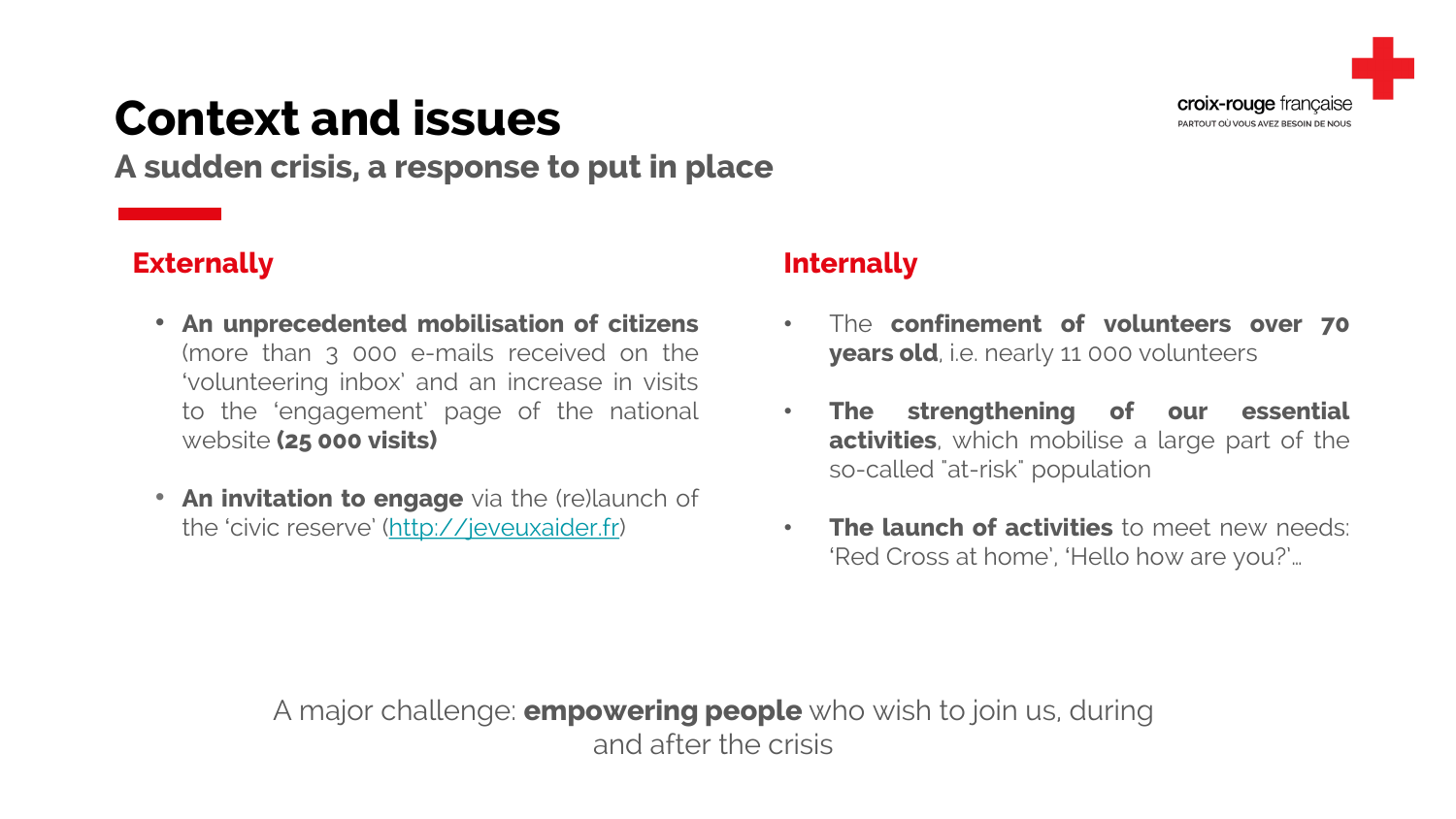### **The tools put in place**

**COVID-19 as an accelerator of our practices**

#### **For the network**

- **A form for centralising spontaneous applications,** sent daily to the territorial delegations **(12 000 applications received)**
	- **A platform for publishing white label advertisements: http://croix[rouge.benevolt.fr](http://croix-rouge.benevolt.fr/) (55 advertisements published)**
	- **A mobilisation and recruitment kit:** communication tools, communication templates, documents to hand out to volunteers.
	- **Digitalisation** of our trainings: http://formation[benevoles.croix-rouge.fr/](http://formation-benevoles.croix-rouge.fr/)

#### **For new volunteers**

- **Remote onboarding tools:** welcome videos, e-learning welcome from the Red-Cross, modules for volunteers active in delivery and listening support, etc.
- **A CRM** aiming at keeping in touch with occasional and mobilised volunteers.
- **External outreach of the French Red Cross:** facilitate the discovery of our universe and the access to 'knowledge' thanks to the dedicated e-learning modules **(5 modules)**
- **Accelerated digitalisation of our tool:** (platform Benevolt, CRM et Chatbot) which allow the French Red Cross to be accessible to the general public.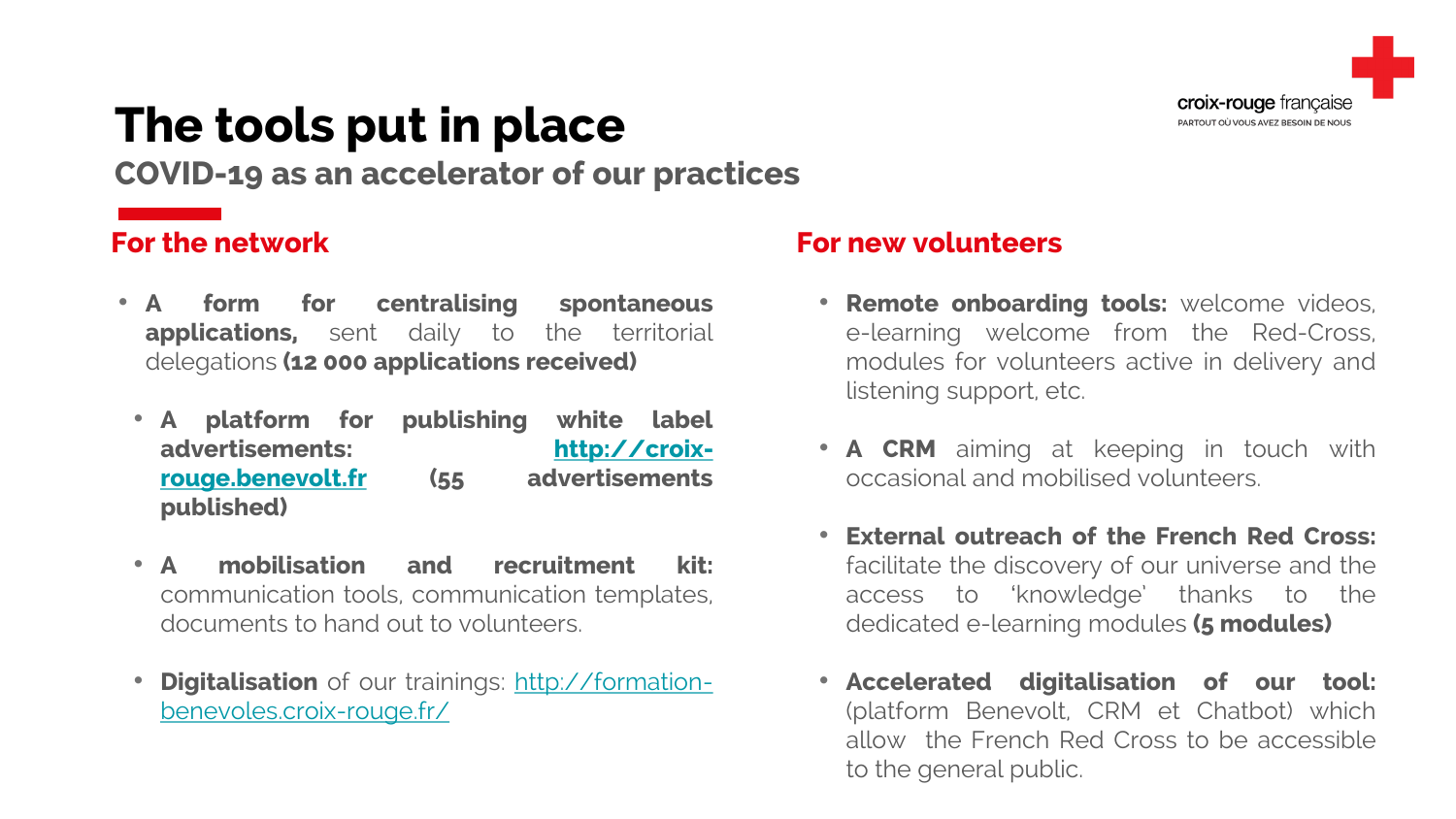

### **Chronology of events**

**Citizen involvement in the French Red Cross during the health crisis**